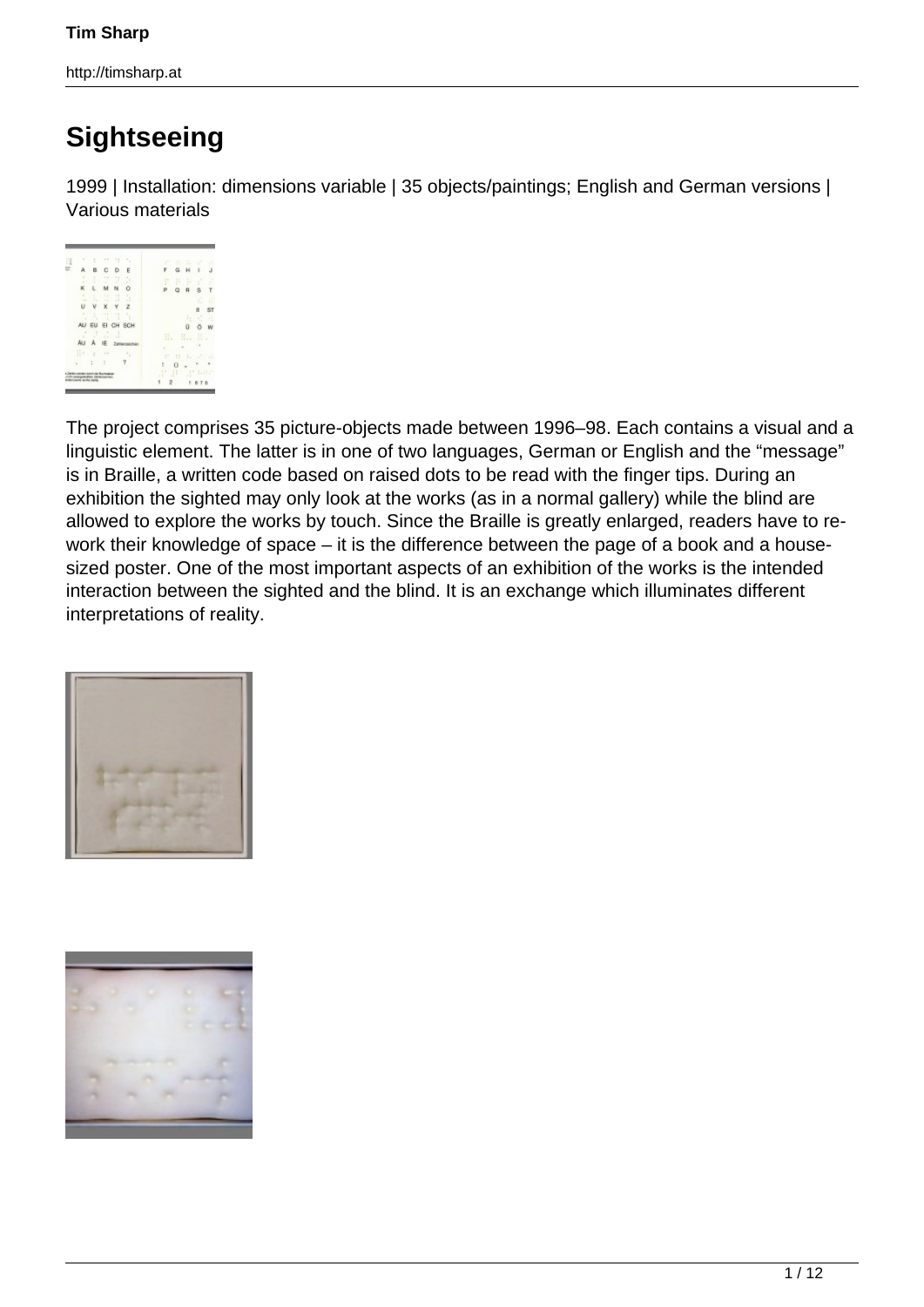| ٠<br>٠<br>٠<br><br> | ٠<br>٠                                                                               |                                                    |                                                 |                                 |                                                       |                                     |                                  |
|---------------------|--------------------------------------------------------------------------------------|----------------------------------------------------|-------------------------------------------------|---------------------------------|-------------------------------------------------------|-------------------------------------|----------------------------------|
|                     |                                                                                      |                                                    | ۰<br>٠                                          |                                 | ٠<br>٠                                                | ٠<br>٠                              | ٠<br>۰                           |
|                     |                                                                                      |                                                    |                                                 |                                 | . .                                                   |                                     | . .                              |
| $\cdots$<br>        | ٠                                                                                    |                                                    | ٠                                               | ٠<br>٠                          | ٠<br>۰                                                | ٠<br>٠                              | ٠<br>٠                           |
| $\cdots$<br>        | $-1$                                                                                 | $F - 0$                                            |                                                 |                                 | ٠<br>٠                                                | ٠<br>٠                              | ٠<br>٠                           |
| <br>                | ٠<br>٠                                                                               | . .                                                | ٠<br>٠                                          | ٠<br>٠                          | . .                                                   | ٠<br>٠                              |                                  |
| $-1$<br>$\cdots$    | ٠                                                                                    |                                                    | ٠<br>٠                                          | ٠<br>٠                          | ٠<br>٠                                                | ٠                                   | ٠                                |
| <br>                | ٠<br>٠                                                                               |                                                    | ٠                                               |                                 | ٠<br>٠                                                | ٠<br>٠                              | ٠<br>٠                           |
| . .<br>             |                                                                                      |                                                    | ٠<br>٠                                          | ٠<br>٠                          |                                                       |                                     | . .                              |
| <br>٠<br>٠          |                                                                                      |                                                    | ٠<br>٠                                          | ٠<br>٠                          | ٠                                                     | ٠                                   |                                  |
| <br>                | ٠<br>٠                                                                               |                                                    |                                                 |                                 | ٠<br>٠                                                | ٠<br>٠                              |                                  |
| <br>                |                                                                                      | . .                                                |                                                 | $\cdots$                        |                                                       |                                     |                                  |
| . .<br>             | ٠                                                                                    | $\cdots$                                           | . .                                             | $\cdot$ .                       | ٠<br>٠                                                | ٠<br>٠                              | ٠                                |
|                     |                                                                                      |                                                    |                                                 |                                 |                                                       |                                     |                                  |
| ٠                   | ٠                                                                                    |                                                    | ٠<br>٠                                          | ٠<br>٠                          | ٠<br>٠                                                | ٠<br>٠                              |                                  |
| <br>٠               | ٠<br>٠                                                                               |                                                    | ٠                                               | ٠                               | ۰<br>٠                                                |                                     | ٠                                |
|                     |                                                                                      |                                                    |                                                 |                                 |                                                       |                                     |                                  |
|                     |                                                                                      |                                                    |                                                 |                                 |                                                       |                                     | $\bullet$                        |
|                     |                                                                                      |                                                    | ٠                                               |                                 | ٠<br>٠                                                | . .                                 |                                  |
|                     |                                                                                      |                                                    |                                                 |                                 |                                                       |                                     |                                  |
|                     |                                                                                      |                                                    |                                                 |                                 |                                                       |                                     | ٠<br>٠<br>٠<br>٠                 |
| ٠                   |                                                                                      |                                                    | ٠                                               | ٠<br>۰                          | ٠<br>٠                                                |                                     | ۰                                |
|                     |                                                                                      | ٠                                                  |                                                 |                                 |                                                       |                                     |                                  |
| ۰<br>٠              | <br>٠<br>٠<br><br>٠<br><br><br>. .<br>$\cdots$<br>۰<br>٠<br>٠<br><br><br>٠<br>٠<br>٠ | <br>٠<br>٠<br>٠<br>٠<br>٠<br>٠<br>٠<br>٠<br>۰<br>٠ | <br>٠<br>٠<br>. .<br>٠<br>٠<br>٠<br>٠<br>٠<br>٠ | <br>٠<br>٠<br>. .<br><br>٠<br>٠ | <br>٠<br>٠<br>٠<br>٠<br>$\bullet$<br>٠<br>٠<br>٠<br>٠ | <br>٠<br>٠<br>٠<br>٠<br>٠<br>٠<br>٠ | <br>٠<br>٠<br>. .<br>٠<br>٠<br>٠ |

|                             |                   |  | <b>ARIAN AR AR</b>                         | ш          | m           | Ŧ.                                                                |  |
|-----------------------------|-------------------|--|--------------------------------------------|------------|-------------|-------------------------------------------------------------------|--|
| .                           |                   |  | <b>STATISTICS</b>                          |            |             | .                                                                 |  |
| œ                           | . .               |  | <b></b>                                    |            |             | ----                                                              |  |
| <b>CONTRACT</b>             |                   |  |                                            |            |             | the company of the company of the first product of the company of |  |
| .                           |                   |  |                                            |            |             | .                                                                 |  |
|                             |                   |  |                                            |            |             | <b>WAS A REPORT OF THE REPORT OF A REPORT</b>                     |  |
|                             |                   |  |                                            |            |             |                                                                   |  |
| . .                         |                   |  |                                            |            |             | <b>A R. A.M. A.D. AND A R. A.M. A.M. A.M.</b>                     |  |
| ٠<br>٠                      | <b>The Co</b>     |  | <b>And State State</b>                     | ــ         | . .         | <b>Marine Street</b>                                              |  |
| with the wind with a change |                   |  |                                            | <b>COL</b> | <b>With</b> | <b>STATISTICS</b>                                                 |  |
| . .                         |                   |  | <b><i>BARA BARAGER 16</i></b>              |            | ma.         | $1 - 1 - 1 = 1$                                                   |  |
| - -                         |                   |  | <b>.</b>                                   |            |             | <b>All Street</b>                                                 |  |
| -                           |                   |  |                                            |            |             | ________________                                                  |  |
|                             | . .               |  | .                                          |            |             | <b><i><u>BAR BRASHERS</u></i></b>                                 |  |
| m.                          | . .               |  | <b>A ROOM AND A ROOM AND A</b>             |            | .           | .                                                                 |  |
|                             |                   |  |                                            |            |             |                                                                   |  |
| . .                         |                   |  | <b>SALE ROOM PRO</b>                       |            |             | --<br><b>The Common</b>                                           |  |
| <b>COLL</b>                 | 41.7              |  | <b>A.A. &amp; B. B. C. A.A. B. B. A.A.</b> |            |             |                                                                   |  |
| m                           | <b>STATISTICS</b> |  |                                            |            |             | .                                                                 |  |
| <b>STATISTICS</b>           | - 1               |  |                                            |            |             | .                                                                 |  |
| . .                         | -                 |  | .                                          |            |             | <b>CARD COMPANY OF BUILDING</b>                                   |  |
| . .                         | i a b             |  |                                            |            |             |                                                                   |  |



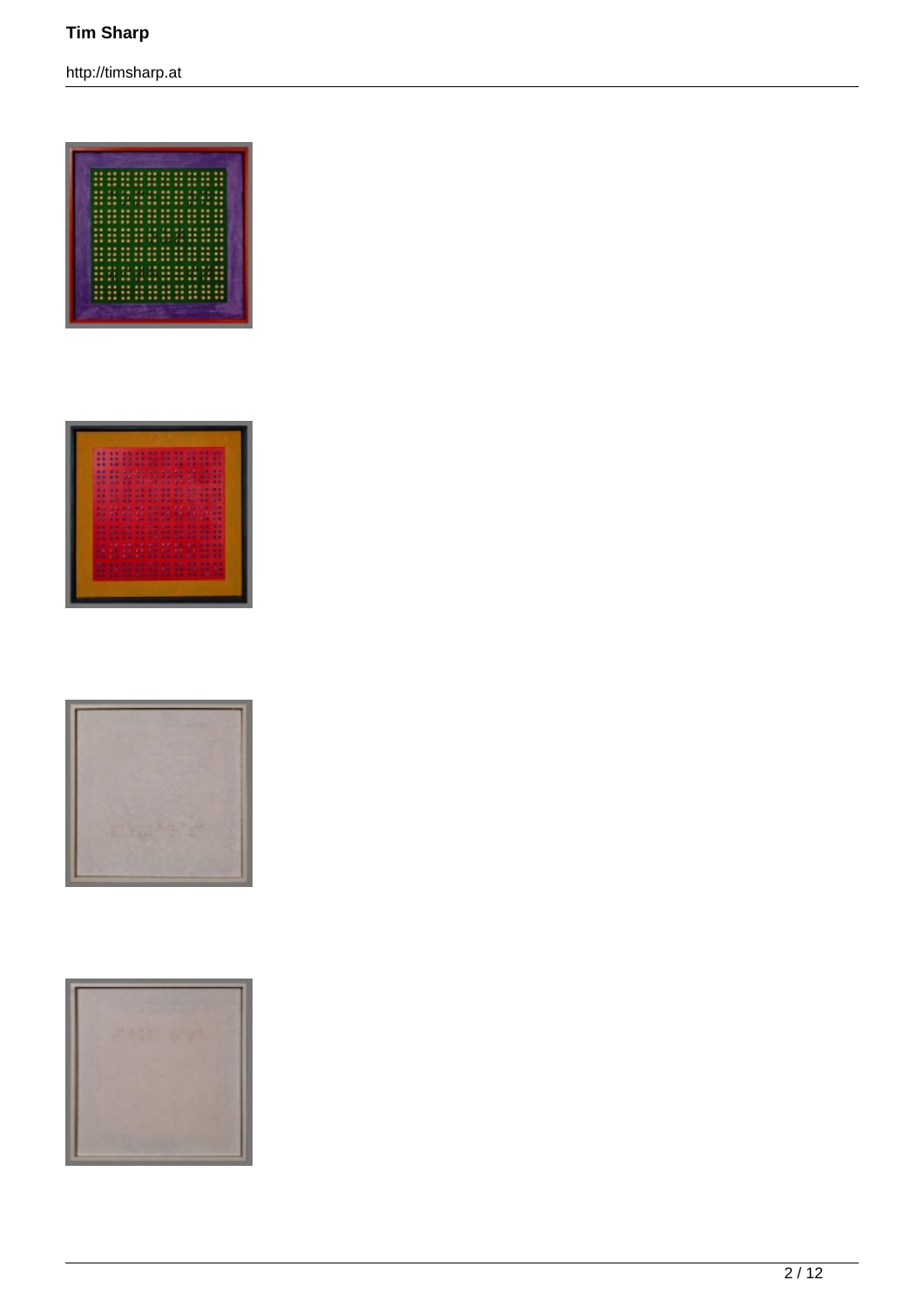



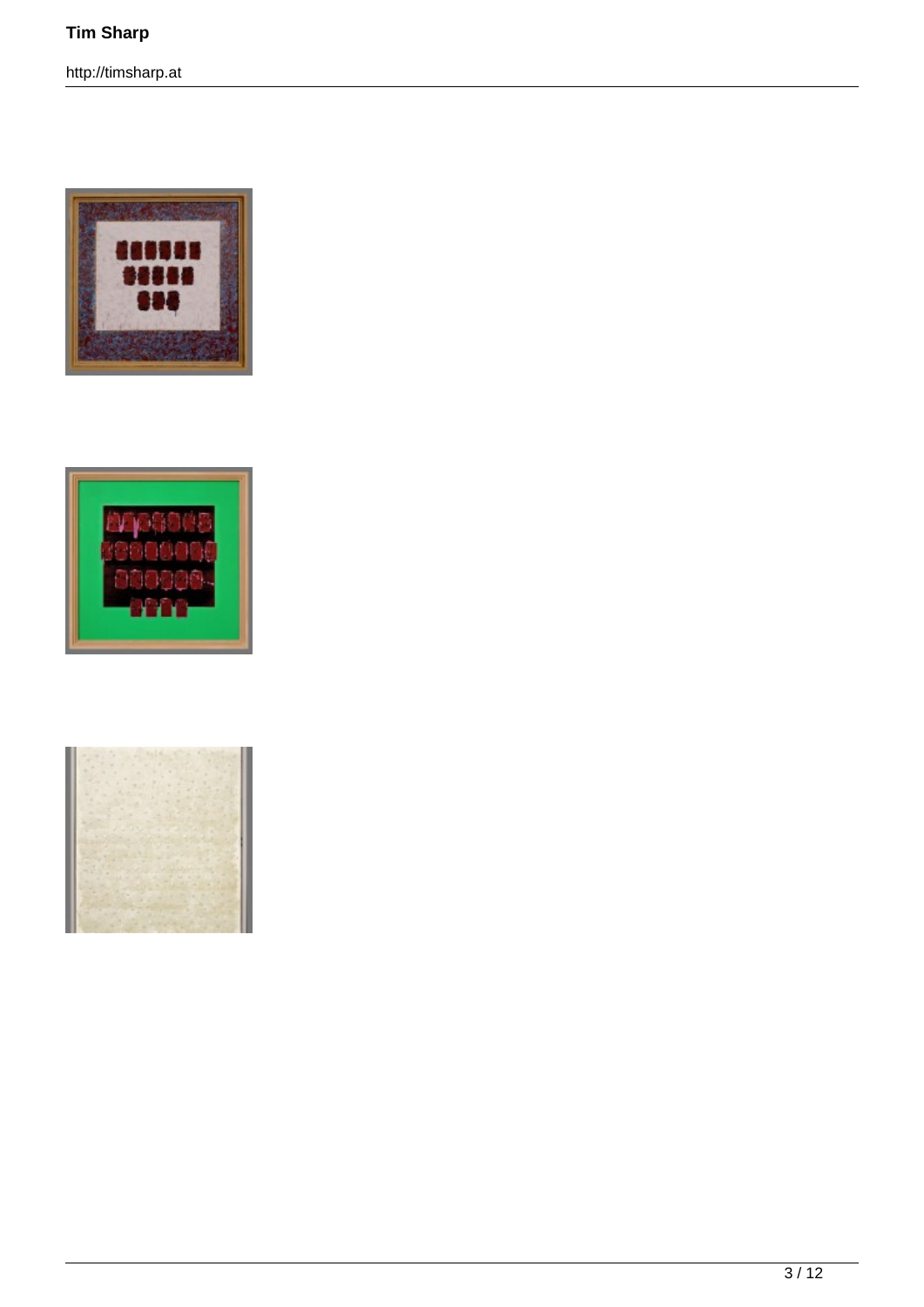





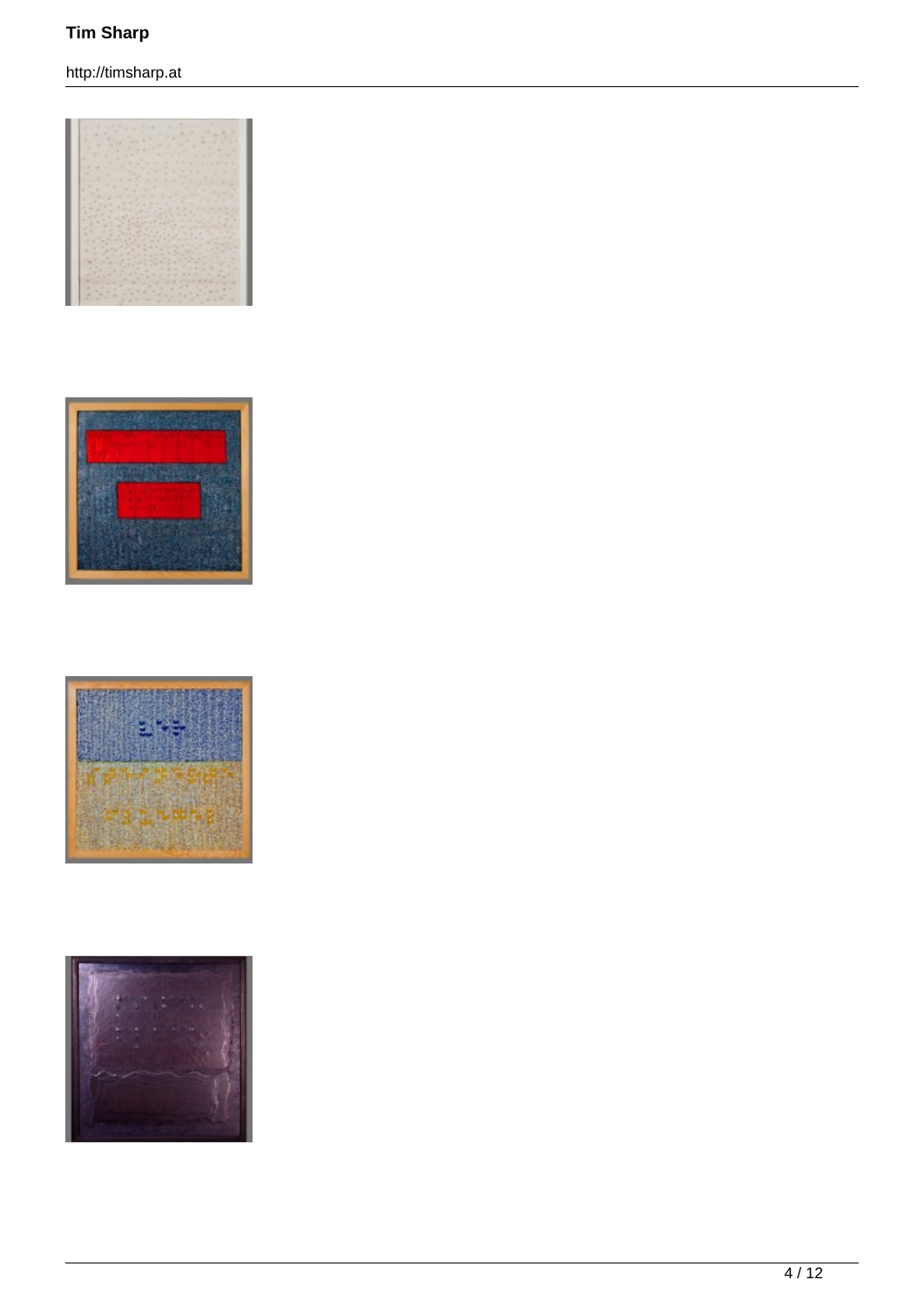





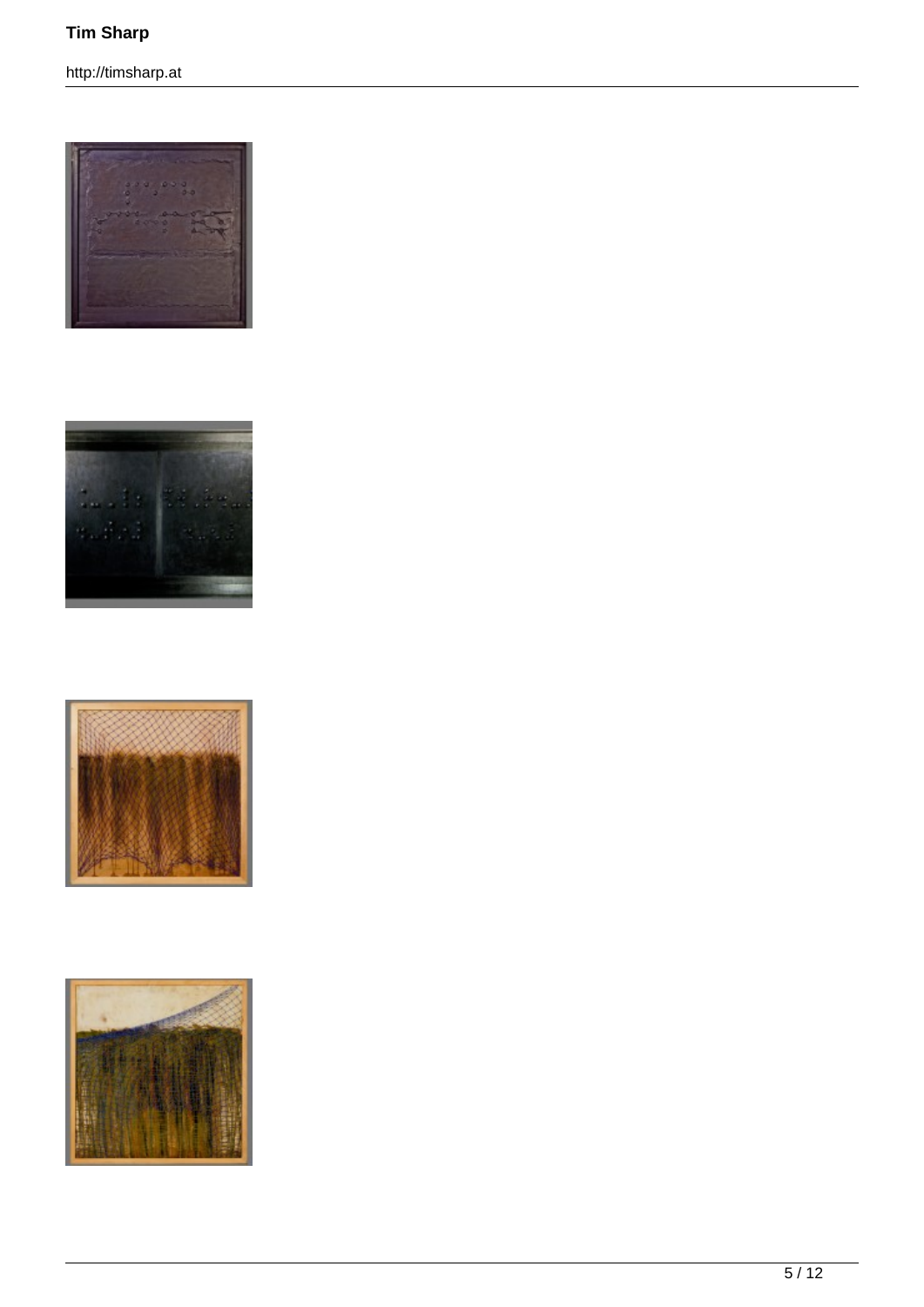



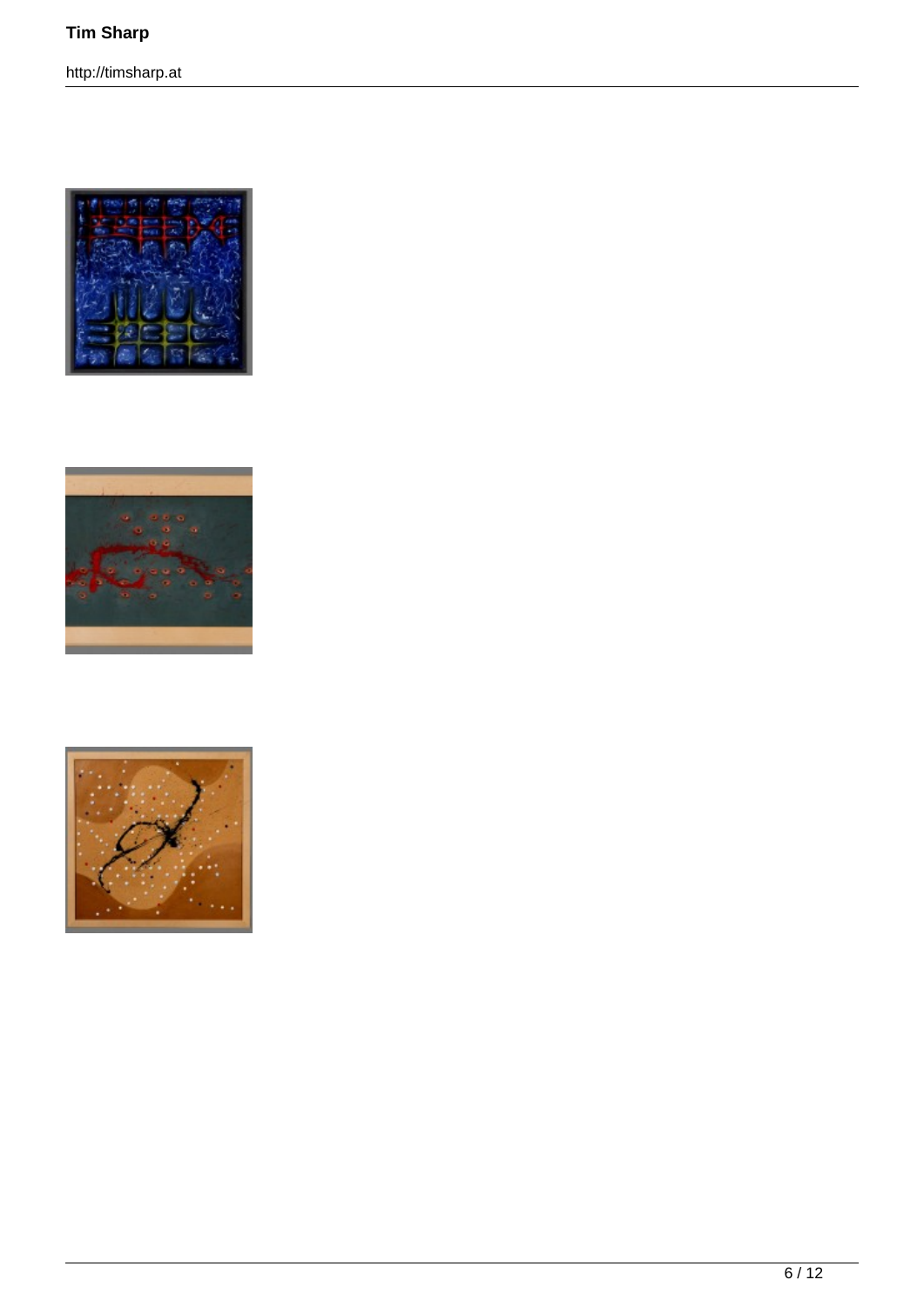





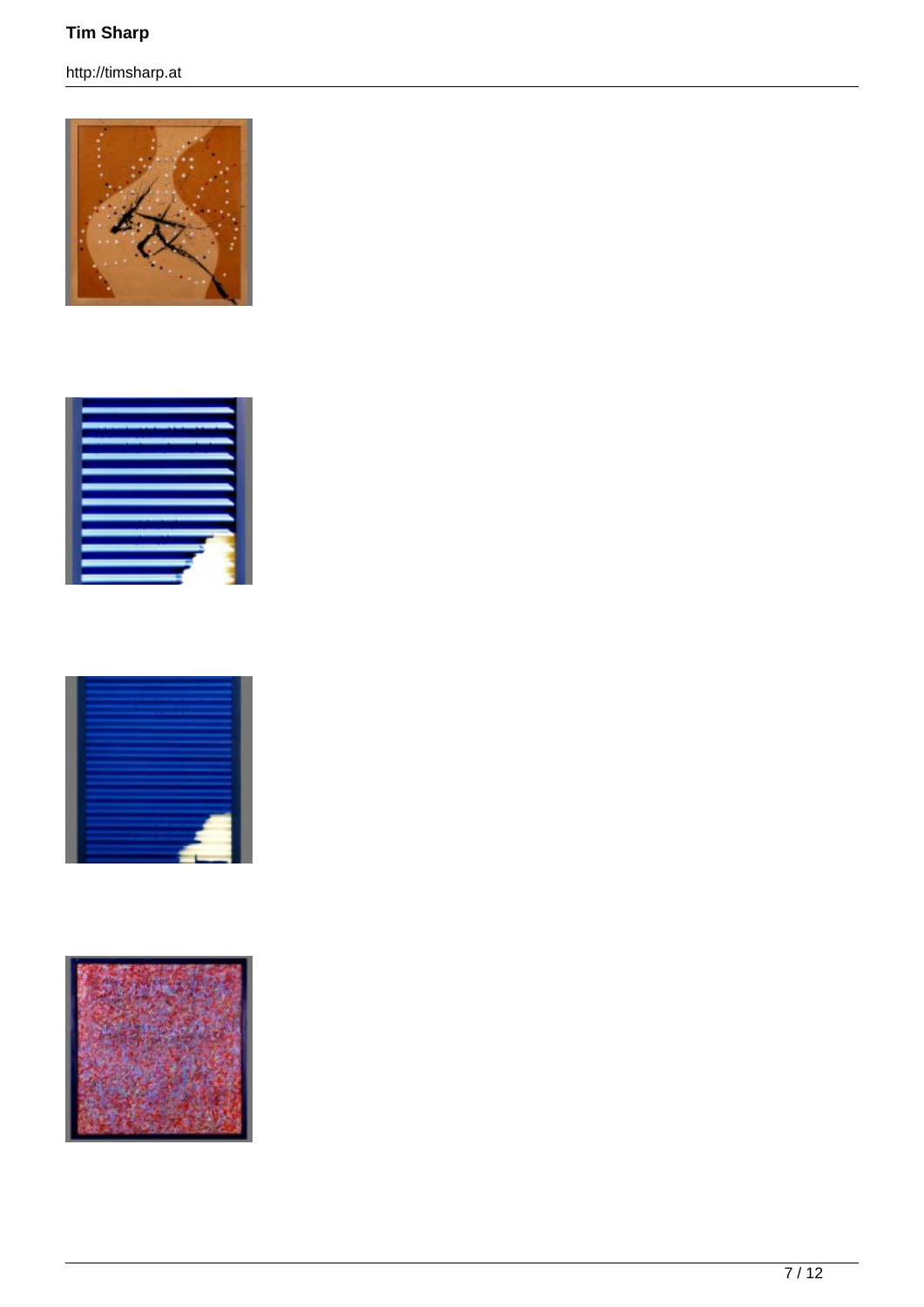





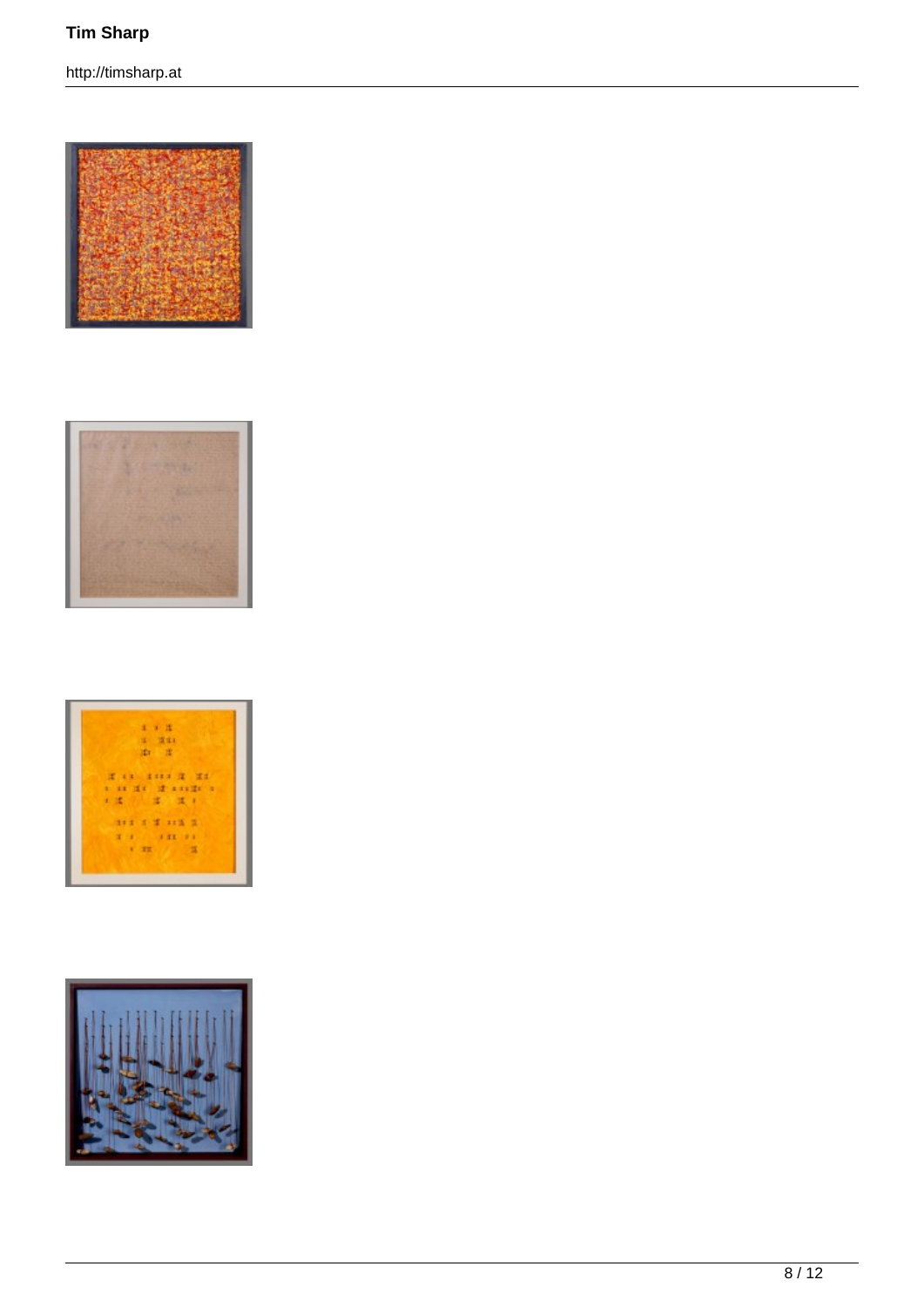



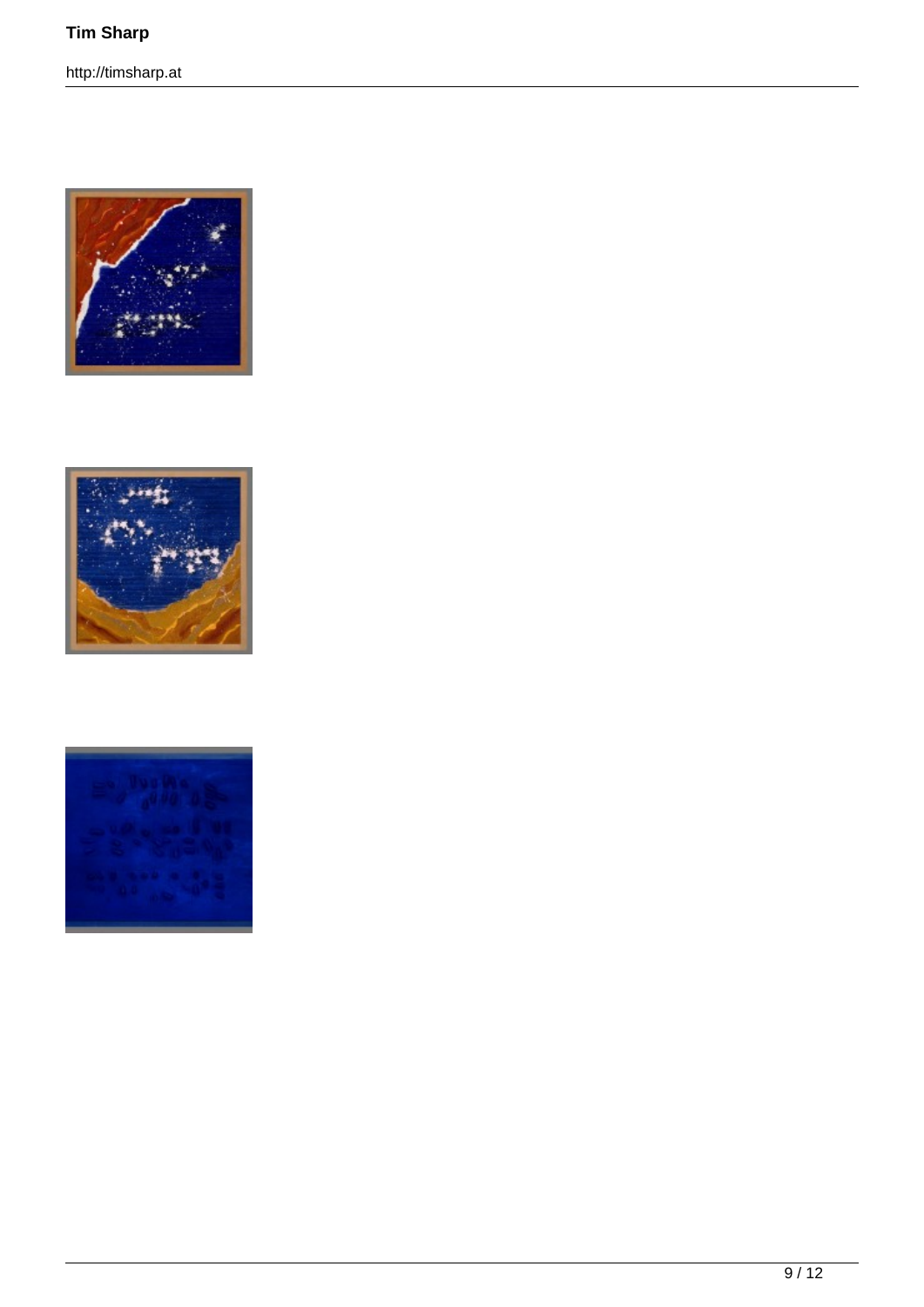http://timsharp.at





Further text material (PDF, English):

- [Bernd Liepold-Mosser The Illuminations of the Night](http://timsharp.at/wp-content/uploads/1999/05/Bernd-Liepold-Mosser_The-Illuminations-of-the-Night.pdf)
- [Christa Blümlinger A Shifting of the Senses](http://timsharp.at/wp-content/uploads/1999/05/Christa-Blumlinger_A-Shifting-of-the-Senses.pdf)
- [Constanze Hill Pictures](http://timsharp.at/wp-content/uploads/1999/05/Constanze-Hill_Pictures.pdf)
- [Ernst Strouhal Memories of Anna](http://timsharp.at/wp-content/uploads/1999/05/Ernst-Strouhal_Memories-of-Anna.pdf)
- [Eva Pabst Grasping the Pictures](http://timsharp.at/wp-content/uploads/1999/05/Eva-Pabst_Grasping-the-Pictures.pdf)

Further text material (PDF, German):

- [Bernd Liepold-Mosser Im Schein der Dunkelheit](http://timsharp.at/wp-content/uploads/1999/05/Bernd-Liepold-Mosser_In-Schein-der-Dunkelheit.pdf)
- [Christa Blümlinger Sinnesverrückung](http://timsharp.at/wp-content/uploads/1999/05/Christa-Blümlinger_Sinnesverrückung.pdf)
- [Constanze Hill Bilder](http://timsharp.at/wp-content/uploads/1999/05/Constanze-Hill_Bilder.pdf)
- [Ernst Strouhal Kleine Erinnerung an Anna](http://timsharp.at/wp-content/uploads/1999/05/Ernst-Strouhal_Kleine-Erinnerung-an-Anna.pdf)
- [Eva Papst Bilder zum Begreifen](http://timsharp.at/wp-content/uploads/1999/05/Eva-Papst_Bilder-zum-Begreifen-_excerpts.pdf)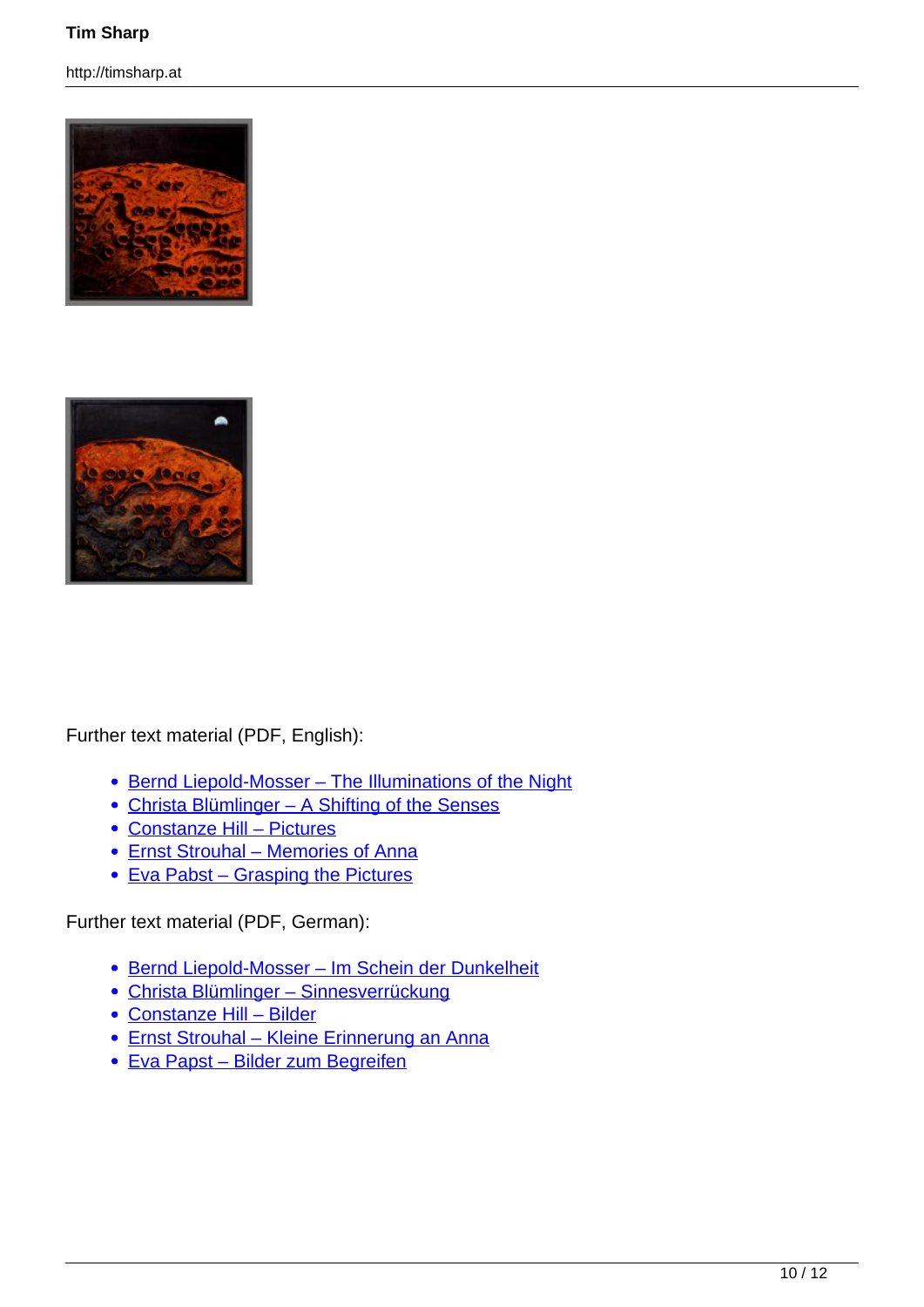http://timsharp.at



Musée Suisse, 2000



University of Addis Ababa, School of Fine Arts Gallery



Villa Wittgenstein, 1999